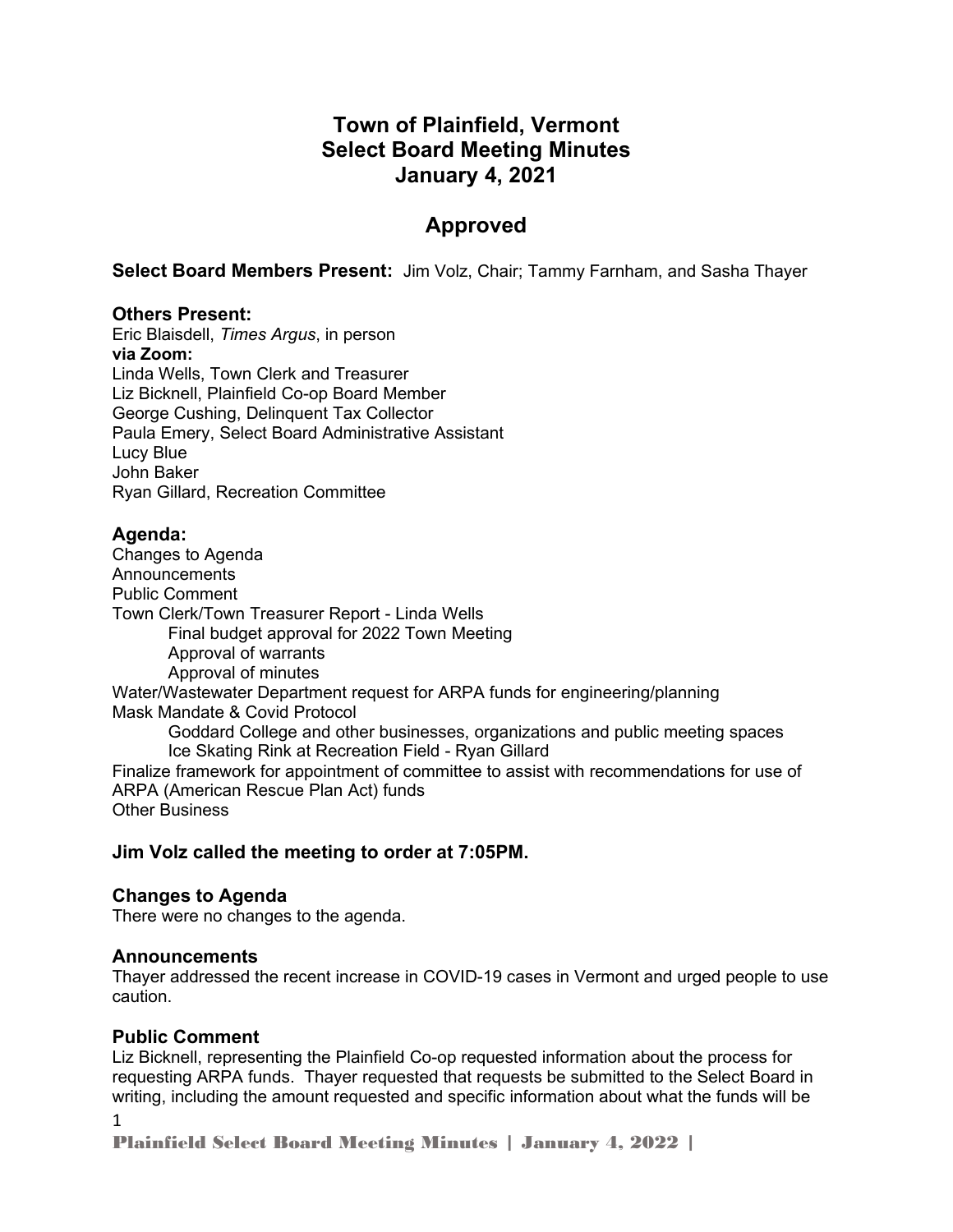used for and why they are being requested. Volz clarified that the committee will make recommendations to the Select Board and the Select Board will make final decisions.

## **Town Clerk/Town Treasurer Report - Linda Wells**

Final budget approval for 2022 Town Meeting

- The budget, at \$1,125,475.00, is 8% higher than last year's budget. The Select Board discussed Wells' recommendation of separating her job into two positions (Clerk and Treasurer). The Select Board discussed the budget item for needed Main Street bridge repairs, estimated to be \$400,000 and the need to include funds for a loan payment on the repair costs. Plans for repairs to the Main Street bridge will be taken up at a future Select Board meeting.
- Farnham raised possible reductions in the budget to reduce the increase. The Select Board discussed increases in the Town Hall and Opera House (THOH) and Municipal Building maintenance budgets and how they could be reduced for the coming year to allow funding for the Main Street bridge repair and training of new staff in the Town Clerk's office. The board discussed a reduction in the Town Hall – Opera House budget could be reduced from \$6,000 to \$4,000 to remain consistent with prior years' costs and with the understanding that the repair fund for the Town Hall – Opera House could be used if needed. The board also discussed reducing the Municipal Building maintenance fund from \$10,000 to \$5,000 for this budget year.
- **Thayer moved to approve the budget with the changes made of a reduction of maintenance budget for the Town Hall Opera House of \$2,000 and reduction of Municipal Building maintenance fund of \$5,000 for a total reduction of \$7,000 for a final budget expense amount of \$1,118,475.00. The motion was unanimously approved, reflecting approval of the 2022-2023 budget for Plainfield's 2022 Town Meeting.**

Approval of minutes

- Thayer moved to approve October 19, December 7, and December 21 minutes with changes. Approval was unanimous.
- Approval of warrants
- Accounts payable warrant from December 22 and payroll warrants from December 24 and 31 were moved by Thayer and approved unanimously.

# **Water/Wastewater Department Request for ARPA Funds for Engineering**

Thayer requested that the Select Board support the Water and Wastewater Commission's request to move forward with engineering for upcoming projects to make them "shovel ready" so that they can access federal funding. Wells was asked if the Revolving Loan Fund could be used to pay for the engineering. Wells affirmed that it can and that the Water and Wastewater Commission needs to complete a Revolving Loan Fund application. contact her for an application for the Revolving Loan Fund. The Revolving Loan Committee will review the application and the Select Board provides final approval.

## **Mask Mandate & Covid Protocol**

The Select Board discussed that masking can reduce the transmission of COVID=19 and that the Legislature has authorized towns to make a local rule for a mask mandate and that various towns have made such a mask mandate including East Montpelier and Montpelier. Farnham's frustration with the town-by-town approach versus a statewide mask mandate is shared by the Select Board.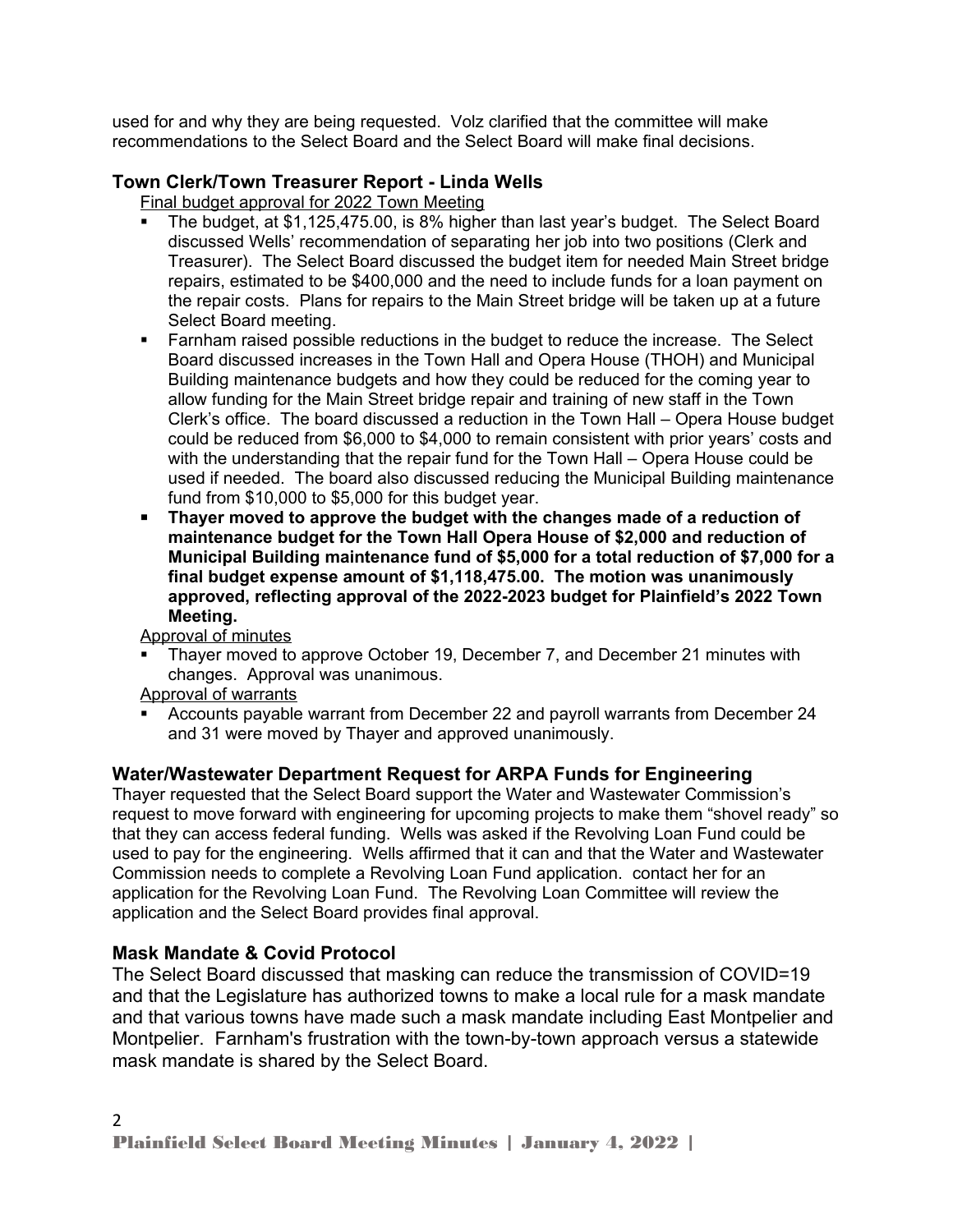Farnham observed that in a recent trip to Williston which has a mask mandate, everyone was masked, indicating that a mask mandate can work. Comments received from members of the public during the meeting were supportive of such a mandate.

It was also noted that the Select Board had received a request from the Goddard College student council for a mask mandate and that Goddard's marketing director had emailed the Select Board advising that Goddard will comply with whatever the Select Board orders.

Thayer had prepared a draft mask mandate and sign based on the mask mandates approved by East Montpelier and Montpelier. There was discussion relating to current recommendations to use N95 or KN95 masks for the best level of protection, followed by surgical masks and that cloth coverings have been found to provide little protection against COVID=19 transmission. There was agreement by the Select Board for the approval of a mask mandate with a few changes, including changing the name to Town of Plainfield, Vermont, Covid 19 Rule Wearing of Masks Required and also correction of typos noted.

### **Thayer moved to approve the** *Town of Plainfield, Vermont Covid 19 Rule – Wearing of Face Covering Required* **and attached sign. Approval was unanimous. Volz then moved to amend the approval to reflect the change from Face Covering to Mask and approval of was unanimous.**

Consideration of Ryan Gillard's earlier request for approval of setting up an ice rink on the recreation field was also under this agenda item. There was discussion about the risks of COVID transmission through close contact during use of the ice rink and that the Select Board doesn't have authority to impose a mask mandate for outdoor activities. Ryan Gillard agreed to post signage recommending social distancing and masking while using the ice rink, should the ice rink be installed this year, and questioned why this is requested from town if not posted in other areas of the Recreation Field. Volz suggested separating the installation of the ice rink decision from Covid 19 signage discussion.

## **Farnham moved to approve the Recreation Committee's request to set up the ice skating rink and the motion was approved unanimously**.

In further discussion, the Select Board discussed posting signage regarding masking and social distancing in various areas of the town where people congregate including the Rec Field, Mill Street park and the Park and Ride lot. The was agreement among the Select Board that this would be a good approach, rather than doing so only at the Rec Field. Thayer will follow up to obtain signage for posting in outdoor public places in town